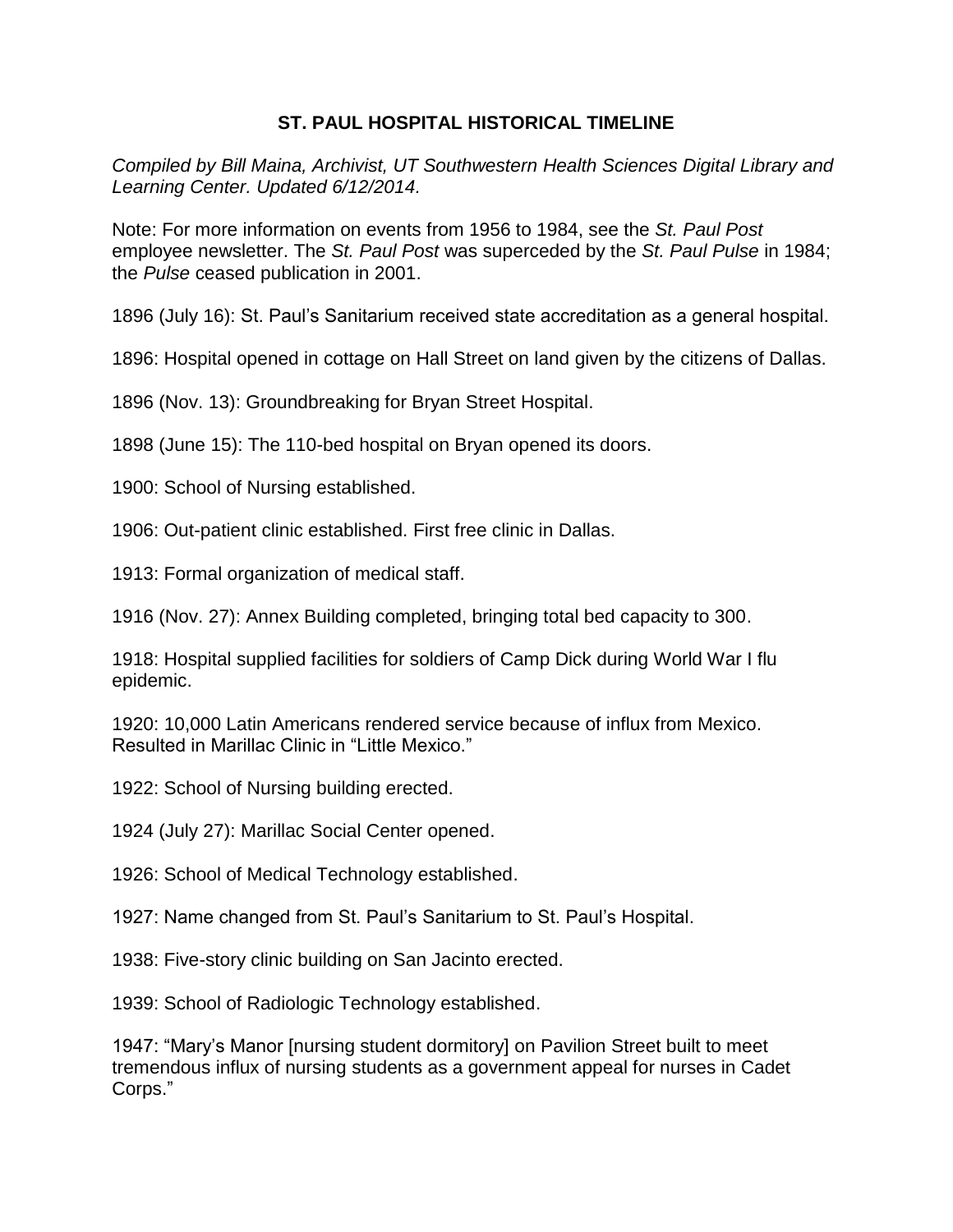1950: Construction of Dallas Building begins (completed 1952).

1951 (Oct. 24): "Historic five-alarm fire breaks out on top floor; 254 patients, of whom 34 were newborns, moved safely from the building without a single casualty."

1952: Dallas building completed; completion brings bed capacity to 395.

1954: First five African-American physicians admitted to staff (Photo of physicians in file). St. Paul was first hospital in Dallas to admit African-American physicians to staff.

1958: Fund drive for new St. Paul Hospital conducted, netting a record total of \$4,000,000.

1958: 's is dropped from name and name becomes St. Paul Hospital.

1959: Facilities are racially integrated.

1959 (Dec.8): Groundbreaking for 484-bed hospital in Southwestern Medical Center.

1960: Construction of new hospital begins.

1963: Contracts let for ancillary buildings at new hospital.

1963: Golden anniversary of medical staff organizations celebrated.

1963 (Dec. 22): New hospital admits first patients.

1964: Entire hospital complex completed in the spring. (See *St. Paul Post* of 1/24, 2/21, and 3/20 for photos comparing old and new buildings. See also St. Paul Post "Special Edition" v. 10, no. 4 for "Pictorial Tour of St. Paul Hospsital.")

1964 (Apr 4): Dedication of new hospital building. (See *St. Paul Post of* 4/17 for articles and photos.)

1964 (Sep 20): Daughters of Charity simplify habits, and will no longer wear the distinctive coronet headdress. See *St. Paul Post* of September 4 for photo of old and new habits side by side.

1968: Demolition of old hospital on Bryan Street.

1971: (May): Last class graduates from nursing school.

1974 (Sep. 1): Daughters of Charity change headdress from square-at-corners to round. See *St. Paul Post* of September for photos of headdress evolution.